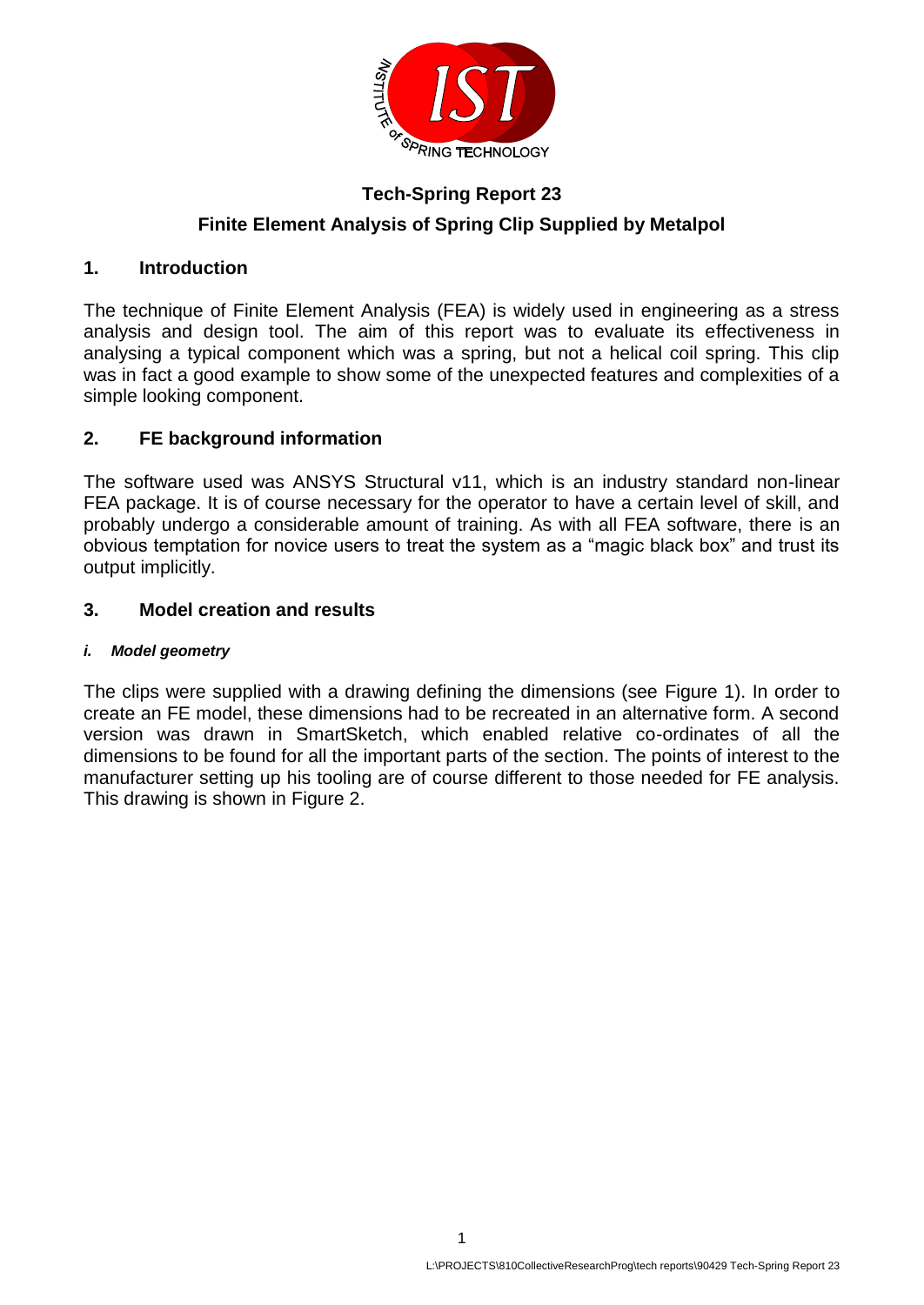





<span id="page-1-0"></span>Figure 1 - The original drawing of the component, with a photograph of a supplied clip.



<span id="page-1-1"></span>Figure 2 - The SmartSketch drawing used to find co-ordinates of all the important points.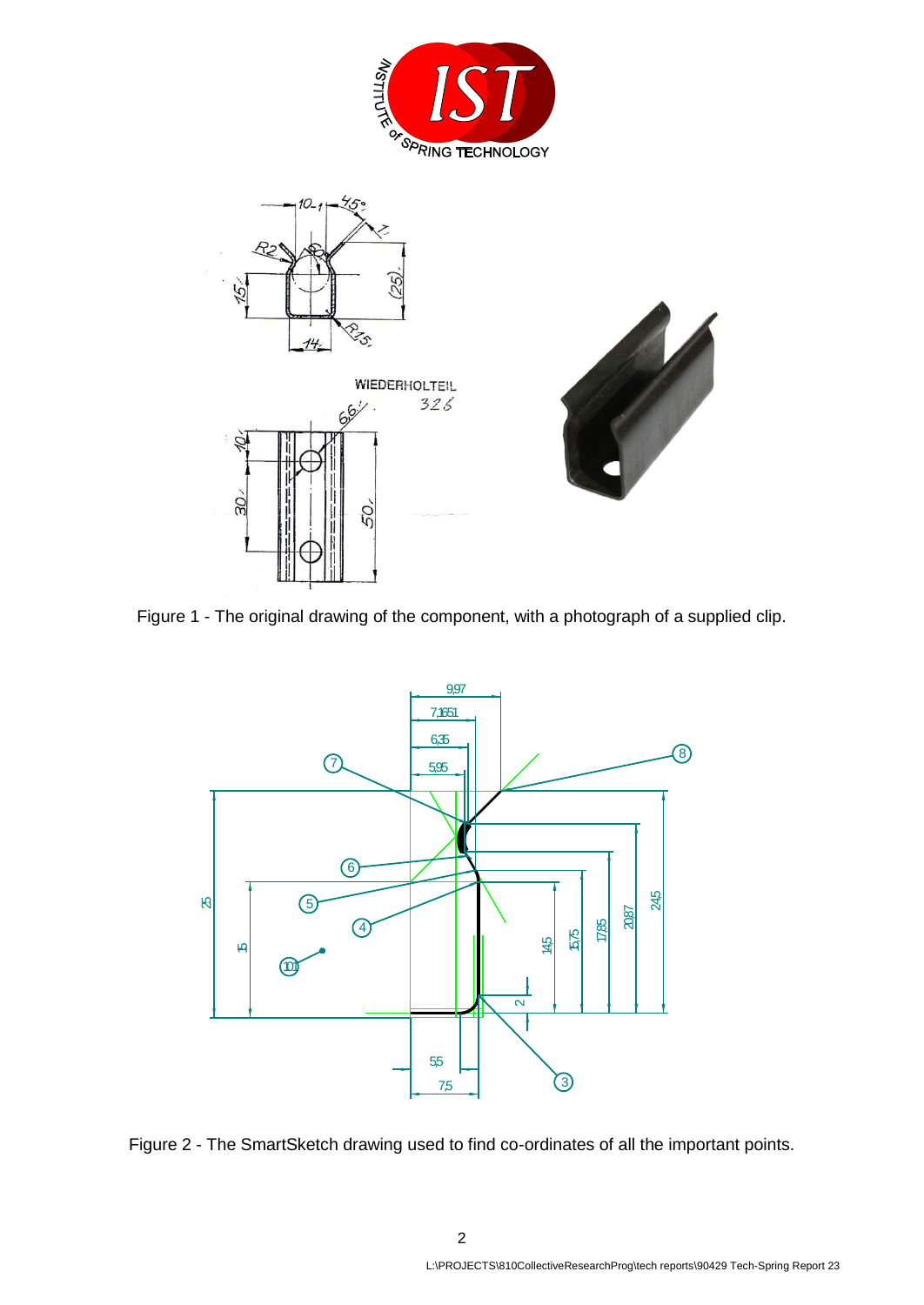

Because of the symmetry, the decision was made to only model half of the clip. In this particular case, computation time was not likely to be too high, but in many cases halving the amount of processing can be a significant saving.

#### *ii. First model*

The initial model relied on a very simplified set of boundary conditions. The area providing symmetry was completely fixed in all three dimensions, and a single point in the centre used to provide the sideways deflection, as shown by the red area and arrow in [Figure 3](#page-2-0) below.



Figure 3 - Boundary conditions used for the first model

<span id="page-2-0"></span>This model solved quickly, and gave the resultant deflection and stress plot shown below in [Figure 4.](#page-2-1) This gives a slightly unrealistic deflection, as the bottom corner of the clip deflects below its original level, which would not happen if the clip was bolted down. The predicted maximum stress was just under 800 MPa.



<span id="page-2-1"></span>Figure 4 - Deflection and stress results for the first model.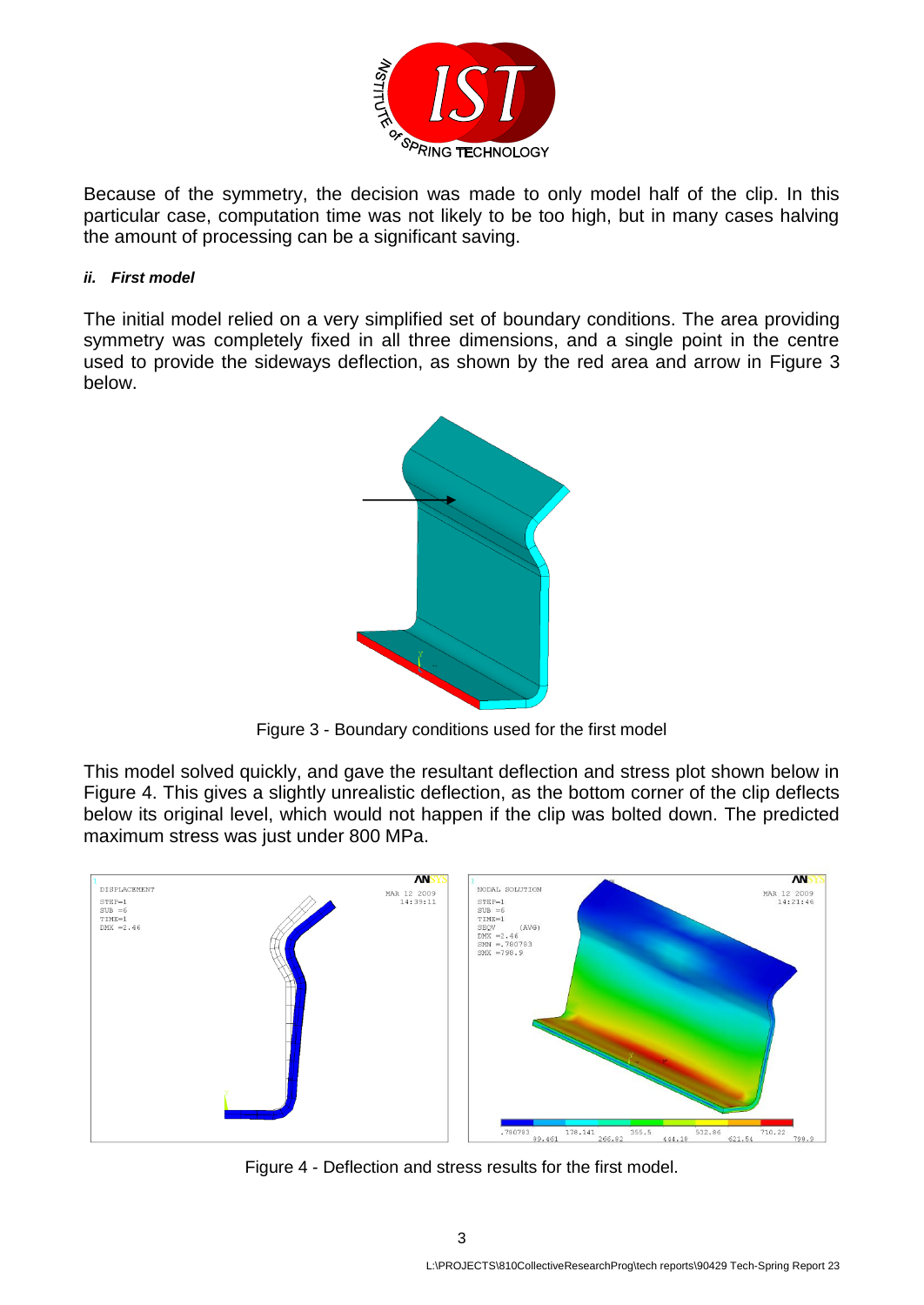

The effect of a single point deflection is not obvious looking at the deformed shape plots, or even a plot of deflection [\(Figure 5](#page-3-0) (a)). Only when the plot is refined to include a small section can the variation of deflection along the length of the clip be see, in [Figure 5](#page-3-0) (b).



<span id="page-3-0"></span>Figure 5 - Contour plot of deflection in the direction of applied load, for (a) the whole clip, and (b) the bend where the boundary condition was applied.

A slight change was made to restrain the flat bottom surface of the clip. This reduced the active length of material and increased the amount the bottom bend had to "unbend" to achieve the required deflection. This was reflected in the predicted force, which was increased to 567N. The stress in the bottom bend also increased dramatically to over 1400 MPa, as shown in [Figure 6](#page-3-1) below.



Figure 6 - Large stresses induced by over-defining boundary conditions.

#### <span id="page-3-1"></span>*iii. Second model – simulating the bolt holes*

For the second model, two bolt holes were created by subtracting cylinders from the main volume. The inside surface of the hole was used to add to the symmetry boundary constraint, as shown by the red areas in [Figure 7](#page-4-0) below.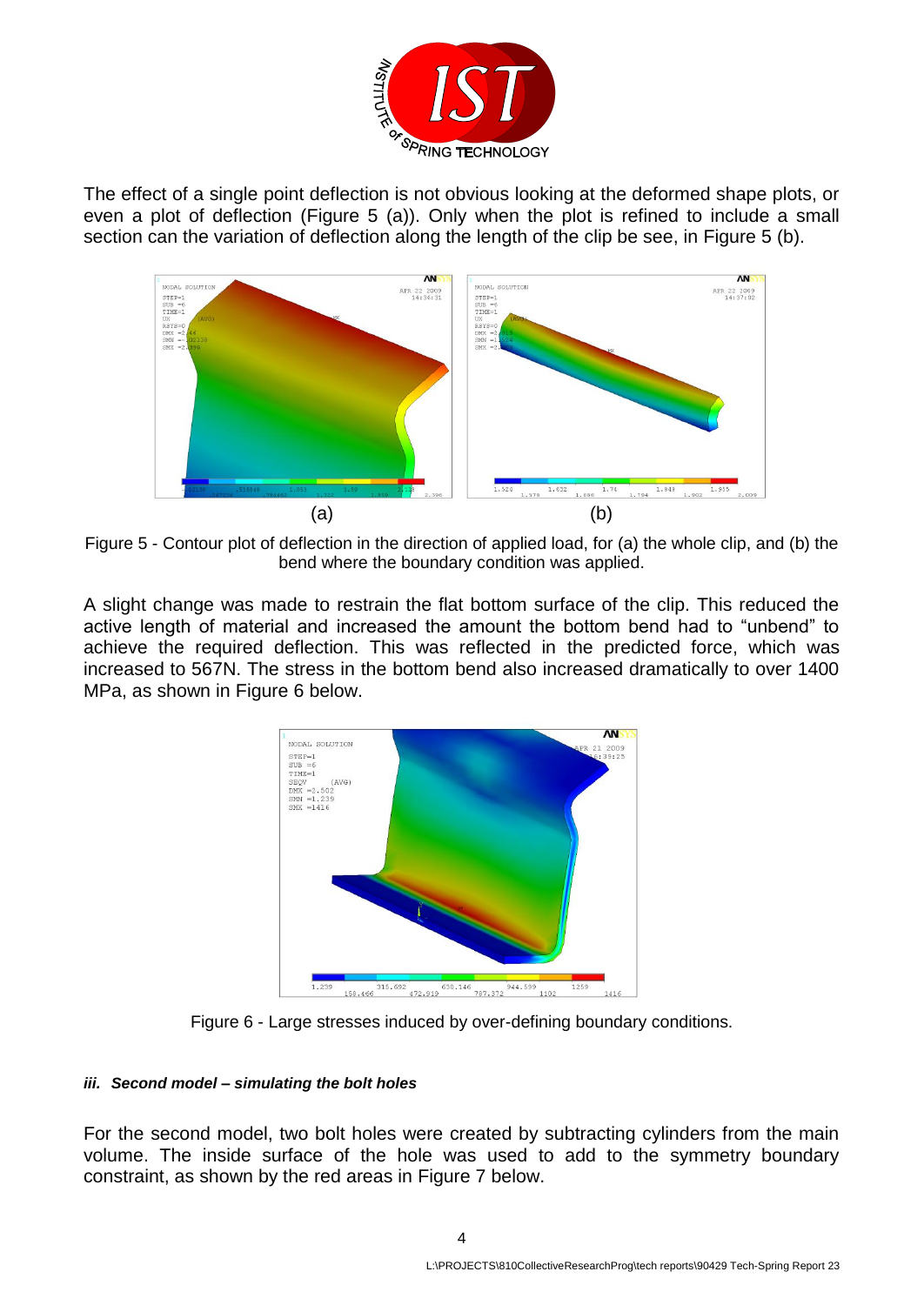



Figure 7 - Boundary conditions on the bolt holes of the second model.

<span id="page-4-0"></span>Solving this model shows a typical problem with FEA. These extra restraints create large localised stresses which dominate the stress plots (see [Figure 8\)](#page-4-1). The added features were intended to make the model more realistic, but because joints like this are actually quite complex, it can actually detract from the accuracy. It can be seen that the stress on the inside of the bend is similar to the 800 MPa predicted by the initial model, so this model does give comparable results as long as the unrealistic stress concentrations are ignored. The horizontal reaction force was also similar, at 371N.



<span id="page-4-1"></span>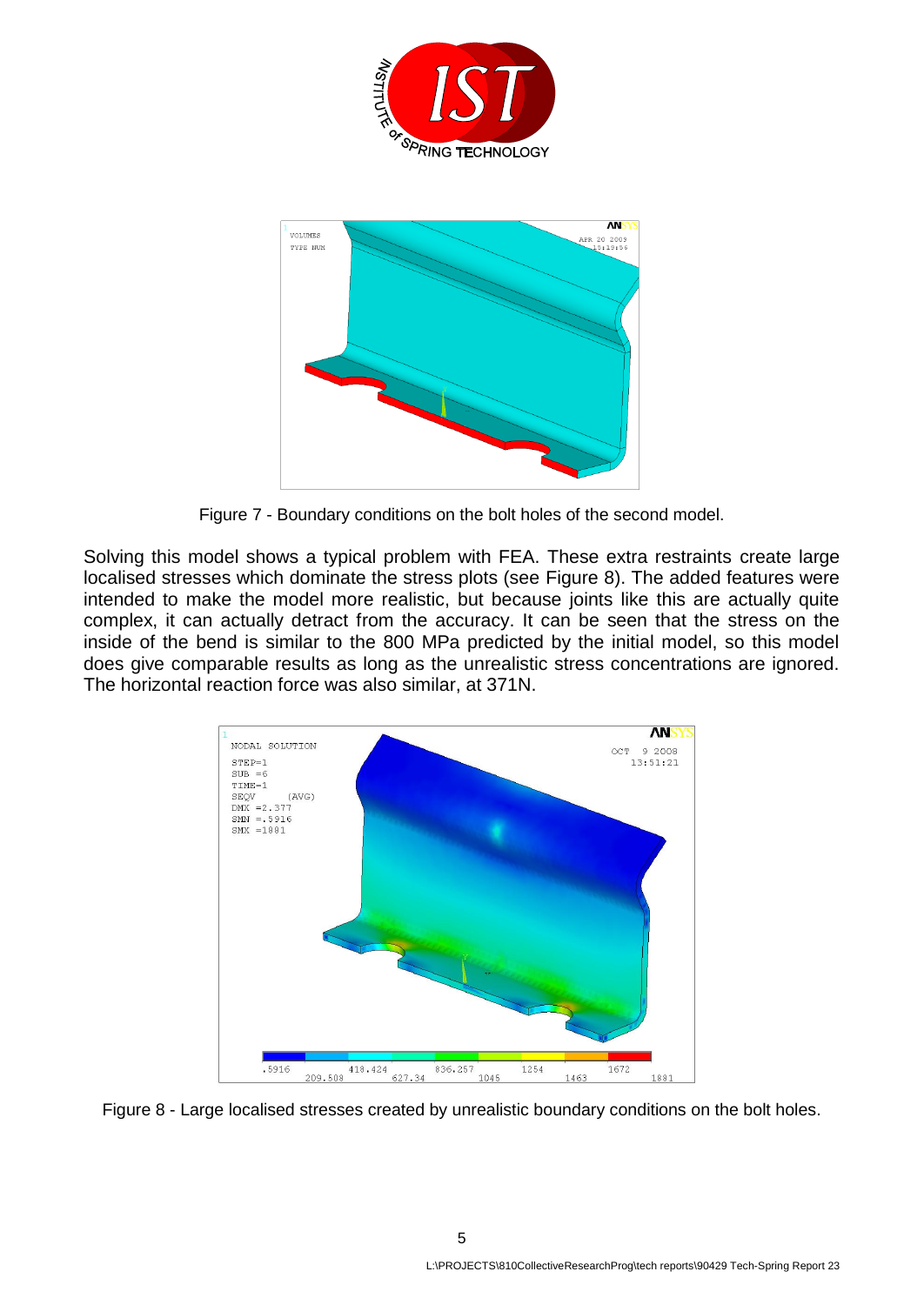

#### *iv. Third model*

A third model was created to try to simulate more accurately the effect of bolting through the holes with washers. In this model an extra pair of cylinders was used to split the bottom volume to give an extra cylindrical annulus. The top surfaces of these were then given boundary conditions to simulate a bolted washer [\(Figure 9\)](#page-5-0). The deflection condition was also modified to be along a line rather than a single point.

Although this model did give a better deformed shape to the flat bottom surface, it did not eliminate the stress concentration around the edge of the holes [\(Figure 10\)](#page-5-1). The effect of spreading out the deflection can also be seen by the absence of a stress "hot spot". This did however make a significant change to the reaction force, which was increased to a total of 426N spread across the length of the clip. This is not unexpected, as more of the clip needed to be deflected in this model.



<span id="page-5-0"></span>Figure 9 - Boundary conditions used to simulate a bolt and washer.



<span id="page-5-1"></span>Figure 10 - Stresses near a bolted washer.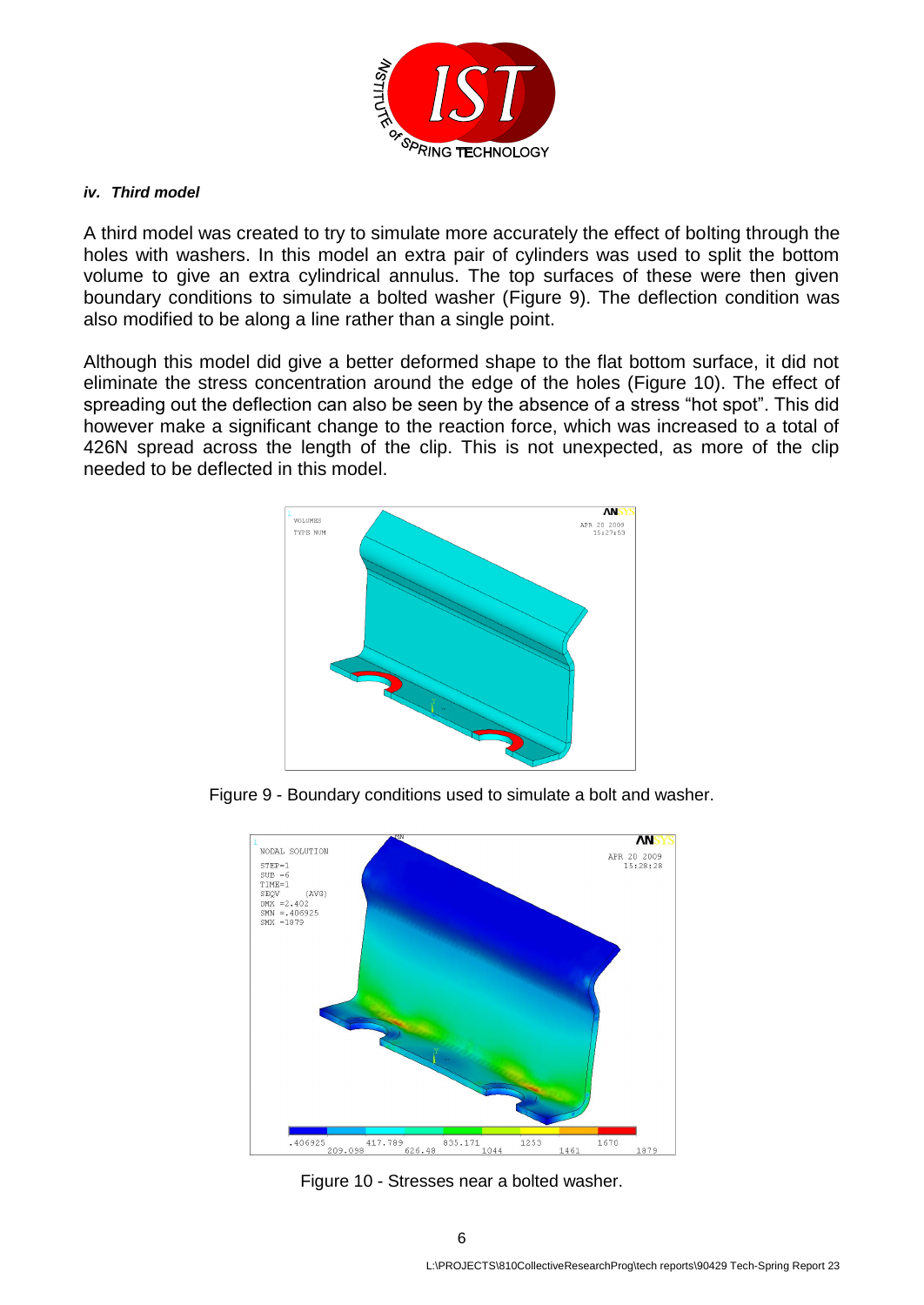

#### *v. Fourth model – including plastic deformation*

A final model was created to give a more accurate prediction of stresses given that yield was likely. In this model a simple plasticity was used to give a yield point of 1117 MPa (75% of the UTS of 1490 MPa). The Young's modulus then dropped to a very low value. The aim of this was to allow localised yielding, on the assumption that it would only happen over a small area and would not then affect the rest of the model.

The main effect of this plasticity (apart from removing the unreachable high stresses) was to reduce the horizontal load to 264N – the lowest of any model.



Figure 11 - Stresses around bolt holes for a model with plasticity.

### **4. Load test results**

A simple jig was constructed which clamped a plated to the bottom of the clip through the two bolt holes, to simulate its fixing in operation. The two sides of the clip were deflected apart by 3.5 mm and the load measured. The results below in [Table 1](#page-7-0) are for three clips without the jig (so the bottom surface was free to deflect), and in [Table 2](#page-7-1) for three clips with. The average load was 266 N without the bottom surface clamped, and 328.1 N with it clamped.